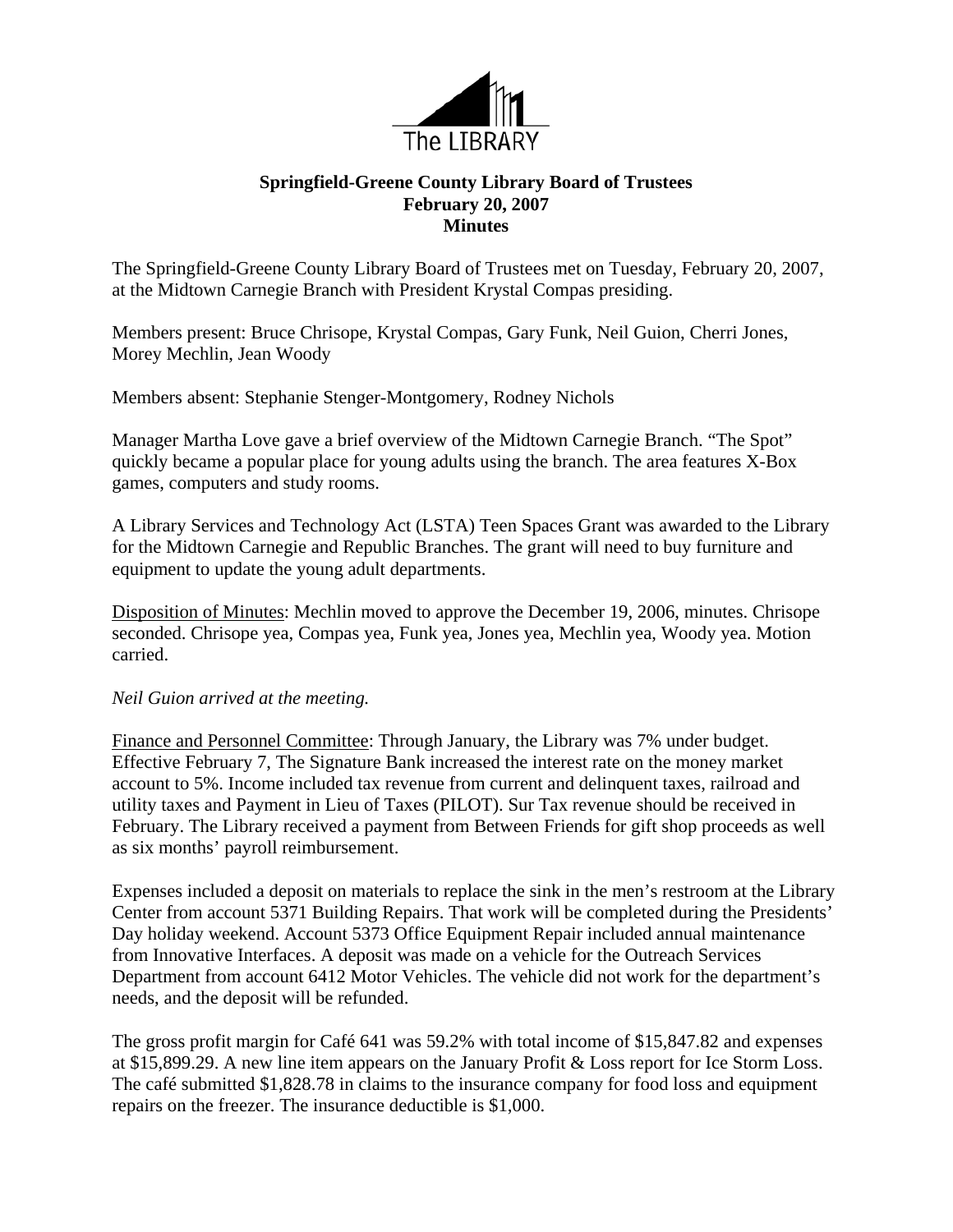Chrisope moved to accept the financial report. Woody seconded. Chrisope yea, Compas yea, Funk yea, Guion yea, Jones yea, Mechlin yea, Woody yea. Motion carried.

Buildings and Grounds Committee: Architectural plans for the Strafford Branch were submitted to the City of Strafford on February 20.The architect should know within ten days if the plans are approved for a building permit, and construction is expected to take two to three months.

Programs, Services and Technology Committee: Chair Cherri Jones reported the library is ahead of the curve among libraries in programming. Currently the trend in libraries is for smaller reference desks and reference librarians to be out among the patrons to offer assistance.

Report of the Director: The Library will provide support for an American Library Association grant that encourages area high school and college students to read Jewish literature. Board member Cherri Jones is the project director and grant writer for the "Let's Talk About It" book discussion grant. The grant includes funds for books and programming during the 2007-2008 school year.

In addition to being a part of the Missouri State University Public Affairs conference by hosting a panel titled **Immigration in a Shrinking World**, the library will host author and Egyptian physician Nawal El Saadawi, author of **Women at Point Zero**, who will speak on issues concerning Middle Eastern women. Another panel on American, Islam and the Middle East will be hosted at the Library Center.

Staff has been learning more about childhood issues through attending programs on gangs and child abuse and neglect in order to help identify the Library's role in improving the lives of children.

Governor Matt Blunt added money back into the State Aid budget, taking the libraries back to 45 cents per capita. Blunt also added another \$750,000 to the Athletes and Entertainers Tax allocation and approved an additional \$150,000 for some electronic databases. Blunt left MOREnet funding level, which is not acceptable with increasing demands for more bandwidth from existing users.

The Library's newest websites, The Informed Decision and Hot Topics, won the 2007 Thomson Gale Award for Excellence in Reference and Adult Library Services.

The annual Board Retreat will begin at noon on March 20 at the Library Center. Dan Bradbury will attend the retreat to discuss the timeline for recruiting a new director when Executive Director Annie Busch retires.

Youth Services Coordinator Nancee Dahms-Stinson reported on the Missouri Parent Information Resource Center (MO-PIRC) grant received in conjunction with Burrell Behavioral Health and six other partners. The grant provides for a fulltime Youth Services Associate who will coordinate early literacy programs among parents, schools and relevant state agencies.

Board Education: Planning and Development Coordinator Carol Grimes reported on Counting Opinions, the Library's ongoing and long-term survey tool for measuring Library customer satisfaction. Since August 2006 when the software was uploaded to patron computers and hard